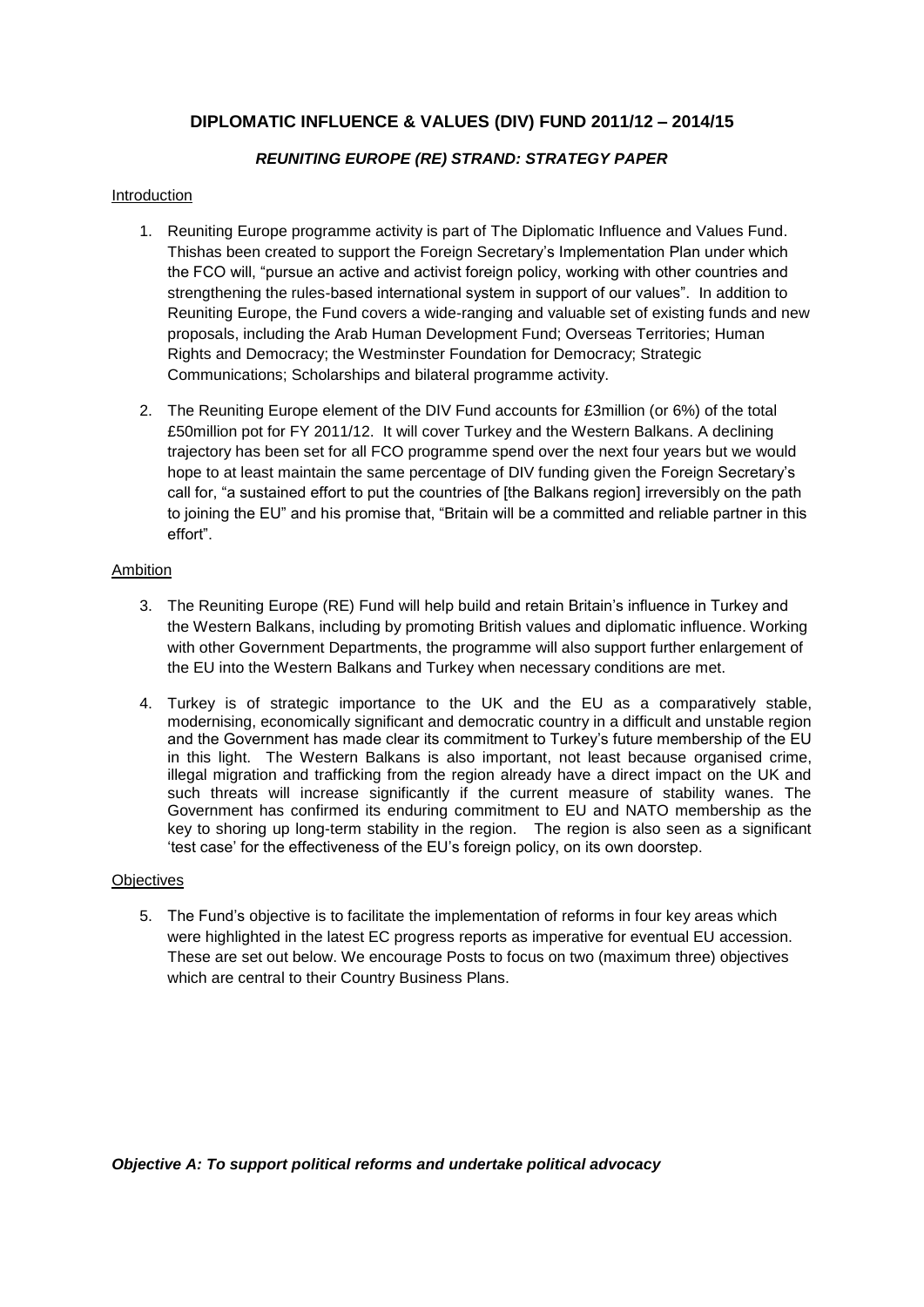Political advocacy in support of EU membership is as important as concrete reform work. As the UK is one of the strongest supporters of EU enlargement, we want to focus on establishing effective means of communicating to the public in candidate and potential candidate countries the benefits of EU membership. We will also work to take forward broader political issues such as improving relations with neighbouring countries; a key issue in the accession process for many of our eight countries and which has been cited in the latest (2010) EU Country Progress Report Strategy.

## *Indicators*

A.1 The implementation of approximately 5 reforms supported across our 8 countries each year. Local capacity and knowledge to facilitate their implementation increased and UK best practice used where appropriate;

A.2 Improved capacity of civil service and media knowledge of how to effectively communicate the benefits of eventual EU membership to their public, both within the target country and to neighbouring states (both EU and non-EU);

A.3 Improved-Relations with neighbouring states in key policy areas eg: Turkey"s relations with its neighbours over handling Kurdish separatism and the Middle East and Serbia/ Albania, Macedonia and her neighbours.

#### *Objective B: To increase political transparency and good governance*

The EU's agreements and action plans with neighbouring countries place a strong emphasis on progress in the fields of political transparency and good governance. These are fundamental to political and economic development, to combating corruption, building investor confidence and paving the way for closer EU integration.

#### *Indicators*

B.1 Legal and institutional checks and balances established and in operation in support of greater transparency in policy-making and implementation

B.2 More rigorous control of economic policy making and an increase in investor confidence enhancing broader commercial diplomacy efforts in the region. :

B.2 Improved legal framework for the establishment and implementation of anti-corruption strategies;

B.3 Mechanisms in place and skills developed and deployed to enable citizens to engage with elected political representatives and so participate in local and national political processes;

B.4 Improved media capacity to act as an agent for transparency and accountability developed and mobilised; including activity in support of media freedom and wider freedom of expression.

# **Objective C: To build capacity in public administration**

Co-ordination of the legislative, administrative, operational and policy work demanded by the EU integration process is a formidable challenge. Governments need to review the scale and organisation of their human and financial resources and put in place strong systems for strategic direction and communication at central, regional and local level. This is a long process that may need to be supported well before accession negotiations begin. The UK is recognised as one of the most efficient EU "operators" and its expertise in this area is in great demand.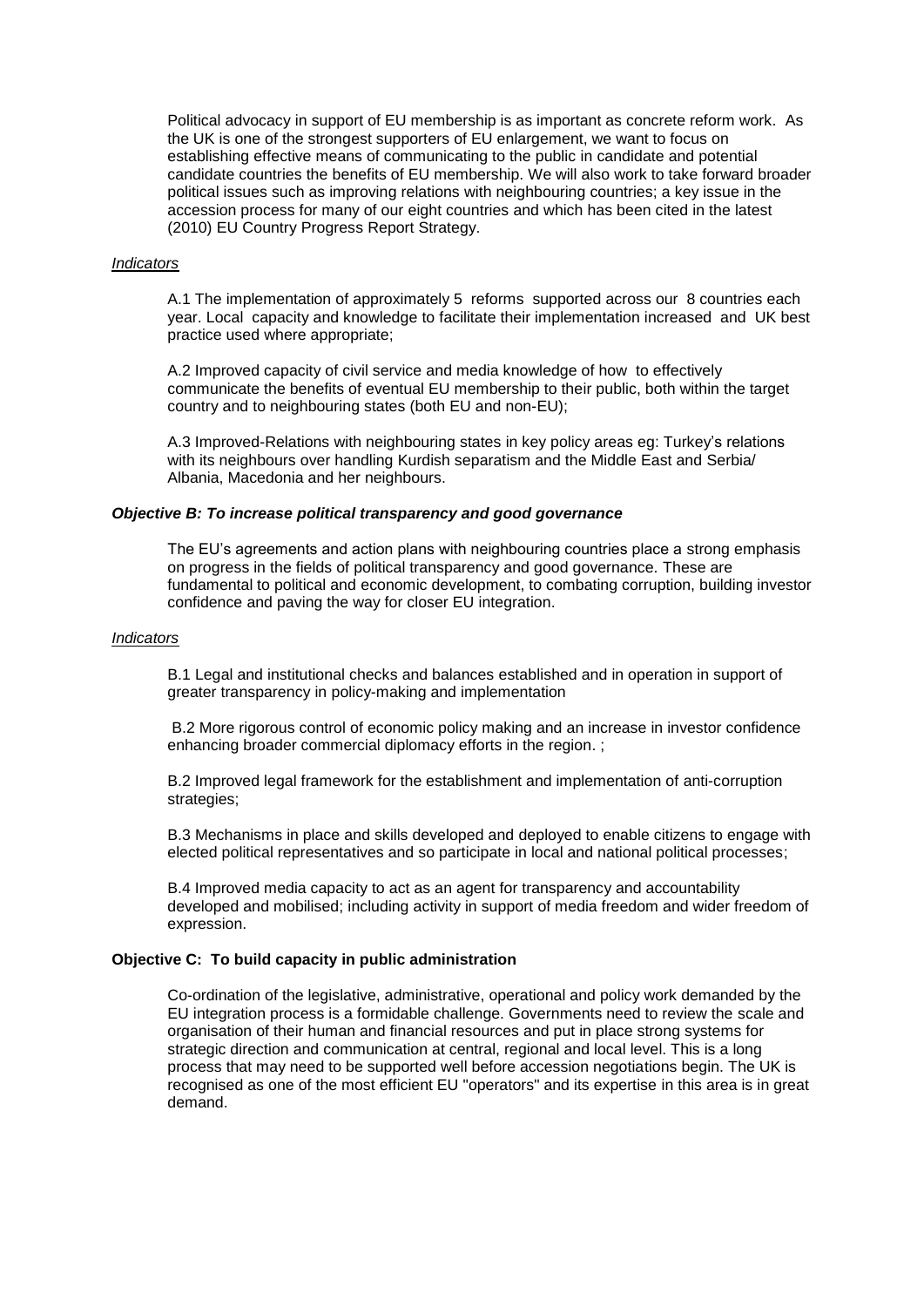### *Indicators*

C.1 Increase in structures, mechanisms and skills (which draw on UK best practice) to support an effective and politically neutral civil service. These include transparent recruiting on the basis of merit, strengthened business planning and performance management systems and effective financial and HR management;

C.2 Establish and bring into operation best practice models (which were previously lacking) for policy-making, service delivery and performance measurement key areas of public administration. These will also support of broader economic improvements, eg: financial regulatory impact assessments;

C3 Structures, mechanisms and skills for the planning and co-ordination of the EU integration process put in place. These include developing capacity in local and regional authorities to improve their chances of gaining access to, and effectively deploying, EU funds.

C.4 Key non-governmental stakeholders demonstrably willing and able to contribute to the success of the EU integration process in their respective countries.

#### **Objective D: To strengthen reforms in the justice sector and promote human rights**

This is one of the most challenging aspects of the EU harmonisation process. There is already substantial investment in this area by the EU and others, but monitoring suggests that more progress is needed and our targeted interventions can effect real change. We adopt a collaborative approach, involving senior government officials and involving well-respected experts from the UK to encourage good communication and help build trust. This joined-up working can have a transforming effect in safeguarding human rights, reducing corruption, increasing efficiency and winning public and investor confidence. Aspects of human and minority rights can be particularly challenging but successful social inclusion is crucial in many of countries we work in if they are to achieve political and economic stability and may be fundamental to the process of integration with the EU.

#### *Indicators*

D.1 Mechanisms established and operational capacity developed to increase the transparency of - and public confidence in - the judicial system, border management and law enforcement. Includes the requirement for inter-agency and cross-border co-operation to enhance effectiveness in combating organised and other serious crime;

D.2 Mechanisms and models developed and operational and capacity building undertaken to reduce the burden on courts and prisons, including through inter-agency co-operation;

D.3 Enhanced capacity and commitment to integrate marginalised and minority groups in general in order to meet international human rights standards and safeguard the rights of vulnerable communities in the justice system;

D.4 Improved legislative frameworks to facilitate free and fair elections.

#### Impact

6. The Reuniting Europe Fund is unique amongst donor activity in the EU field for its focussed and strategic approach to all these important objectives. It will continue to specialise in delivering modestly valued projects which have a large and wide-reaching impact; be it through the engagement of senior government officials, effecting legislative and structural changes or leveraging further EC funds to ensure the sustainability of FCO programme work. We are quick to identify areas where the EU has yet to have involvement (eg: in establishing better processes in the Albanian High Court) and to venture into new areas, benefitting from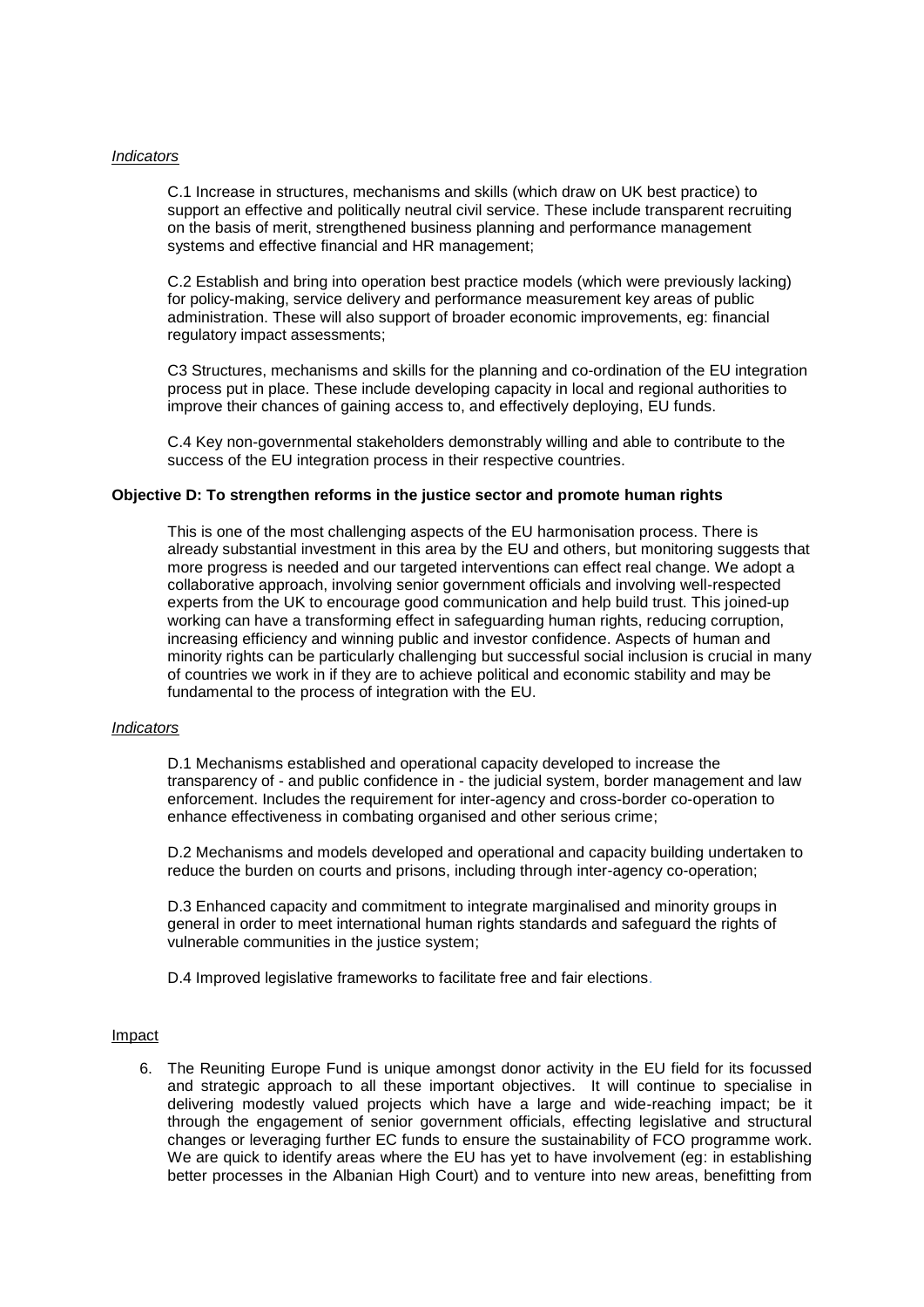the good reputation of HMG and the profile of our Ambassadors (who are often personally involved in project events).

7. The overall impact of this strategy will be monitored by employing the following process indicators:

## I*). Demonstrable Impact*

- 80% of projects operating at the policy-making level, influencing the development of policy or the public and media debate;

- 30% of projects have the involvement or active participation of PAGs;

# II). *Leveraging*

- Follow up projects funded by host governments or other donors should seek to leverage as much funding as possible-equating to 100% of the value of the original RE project where viable;

- 70% of project bids should provide clear evidence of how the project fits into future EU funding plans and therefore has the potential to leverage IPA (EU) funds on behalf of HMG after project completion;

- 100% of selected projects demonstrate in project bids (a) evidence of consultation with other donors and (b) provision for sustainability;

## III). *Strategic Ambition*

- 100% of projects work to support Post Country Business Plans and enhance the UK"s overall diplomatic effort;

- 75% of projects engage UK or host government Ministers.

## **Distinctiveness**

- 8. Across Europe, the prospect of EU membership is the main driver of positive change. The EU galvanises reform by opening up trade, agreeing ambitious reform commitments with aspirant states and using its assistance programmes to get reform implemented. However, EU programmes are slow to implement and reluctant to focus on difficult and controversial reforms such as tackling corruption. While the EU is good at getting new laws written, it is rather less good at getting countries to set up effective police and judicial systems. Thus, the UK can set the policy reform agenda by being able to move quickly, to target politically difficult issues (eg: minority rights or policy reform) and to get UK advice and advisers into key positions.
- 9. UK Programmes are also a vital tool in influencing and leveraging the €3 billion per annum EU assistance programmes. They support the UK National Contact Point for Twinning, key PAGs involved in Twinning work and Posts to agree a consistent UK message and increase our influence on host government and EU plans. For example, the UK was successful in winning a Twinning project worth € 750,000 in Bosnia and Herzegovina and a €1.1m project on the Probation Service in Croatia in 2010 and have won several projects in Turkey in previous years. The project, providing training to Criminal Investigation Units and state Prosecutors to combat fraud, built on the portfolio of Justice Sector reform and capacity building projects run by the Reuniting Europe Fund in Bosnia. Project Officers liaise closely with the EC Delegations in their countries and considerable effort is being made to increase the number of Twinning projects which directly follow on from Reuniting Europe project work.
- 10. DFID"s departure from the entire Balkans region except Kosovo by the end of March 2011 (and from Kosovo by December 2012) means it is unlikely that these countries will have access to any other significant sources of programme funding to support their capacitybuilding and EU accession aspirations.